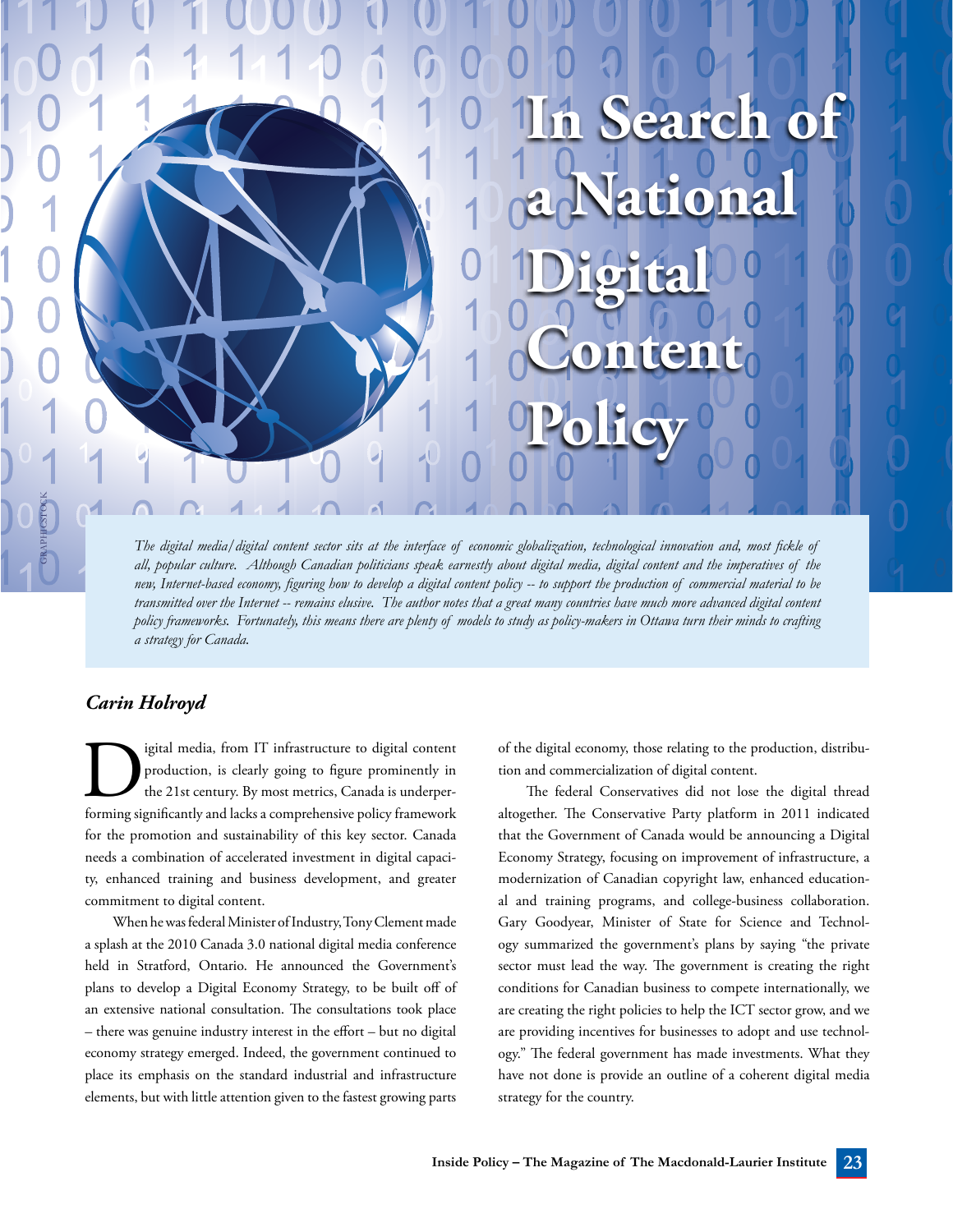In this context, the release by the Government of Canada of *Digital Canada 150* in April 2014 represented a significant step forward. For a fast-changing part of the economy, *Digital Canada 150* was surprisingly cautious. The Government of Canada pledged to connect more Canadians to broadband, particularly in rural and remote areas. They offered plans to improve Internet security, digitize more government services, encourage greater online Canadian content and promote e-commerce.

Michael Geist, a leading Canadian commentator on digital matters, highlighted three contributions of the policy document: the demonstration of government interest in digital technologies; a compendium of the not inconsiderable government actions to date; and some general directions on future policy priorities, from rural broadband to open data and cyber-bullying. As Geist summarized:

*"Most disappointingly,* Digital Canada 150 *lacks a big picture goal or target that might have made the whole greater than the sum of its parts. There was no shortage of possibilities such as a national digital library to revolutionize access in schools and communities, a rethinking of Canadian surveillance policy so that mounting fears of widespread surveillance of individuals might be addressed, structural separation of Internet providers or a plan to join forces with the private sector to bring affordable access and computing equipment into every home in Canada.* 

*"These were the types of initiatives that might have captured the public's imagination and put an identifiable face on a broader strategy document. Instead, four years of waiting has yielded a modest vision of Canada's digital future that frequently focuses more on what the government has done than on where it wants to go. Moore deserves credit for bringing the strategy to the finish line but, given the remarkable possibilities created by the Internet and new technologies, many Canadians were likely hoping for more." (Michael Geist, "Digital Canada 150: The Digital Strategy Without a Strategy," 5 April 2014.)*

The federal approach is not that surprising. Although Canadian politicians speak earnestly about digital media, digital content and the imperatives of the new, Internet-based economy, figuring how to develop a digital content policy – to support the production of commercial material to be transmitted over the Internet – remains elusive. Many countries and the European Union have aggressive digital media plans. Canada does not and Canada's Information and Communications Technology standing continues to languish. Given the success of several key digital media firms – BlackBerry, Open Text, Desire2Learn, Christie Digital – and the seldom noted reality that the country ranks third in the world in video game production, it remains a mystery why a sector of such current and future prominence attracts so little

*The federal government has made investments. What they have not done is provide an outline of a coherent digital media strategy for the country"* 

political and government attention.

Digital content has been hard to accommodate within the government innovation policies and investments. The digital media/digital content sector does not really follow standard manufacturing structures, which emphasize industrial processes, large-scale operations and the production of physical products. Vast sums have been made on the basis of a relatively small amount of simple code (Facebook), creative algorithms (Google), attractive and efficient designs for communications systems (Apple and BlackBerry), a refinement of Internet-based telephony (Skype) or the application of digital storage technologies to a familiar consumer activity (YouTube). Smartphone apps have made programmers into billionaires, reproducing some of the frenzy of the dot.com boom of the 1990s.

Within the digital content sector, most firms are very small. Canada's digital starts-ups have a distressing pattern of selling

<sup>&</sup>lt;sup>1</sup> Daniel Tencer, "The 15 Countries with the highest broadband Internet penetration rate in the world", *The Huffington Post Canada*, 08/02/2012.

<sup>2</sup> http://www.netindex.com/download/allcountries/

<sup>&</sup>lt;sup>3</sup> Material drawn from an interview with Luca Martinelli, Principal Administrator and Policy Officer, European Commission, Information Society and Media Directorate General , Digital Content and Cognitive Systems Directorate, (name will change to DG Connect), June 5, 2012, Luxembourg.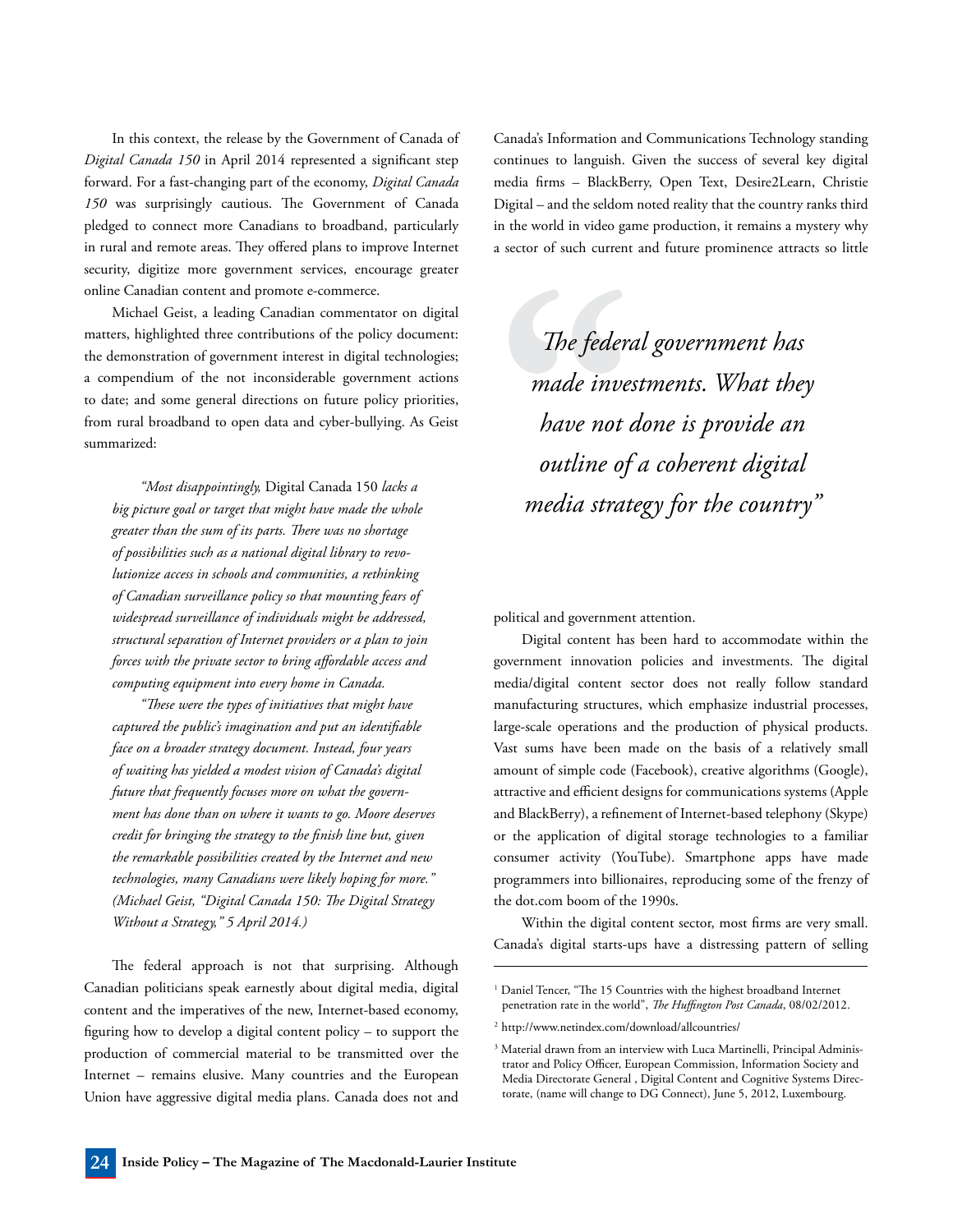their innovations to the large American firms. Some of the most commercially viable fields are in less dramatic areas like educational content, premium content for libraries, high-end training materials and government services. The digital content sector does not aggregate easily. Governments understand the lobbying efforts by the forest industry, car manufacturers or the agricul-

tural sector. Digital content is anarchistic in comparison, with little coordination between the various sub-sectors in Canada before the creation of the Canadian Digital Media Network in 2009. There are some large international players: Corus Entertainment has a substantial digital global presence, for example, and the popular Kobo eReader was launched in association with Chapters/Indigo before being sold to the Japanese-owned Ratuken in 2012.

The digital content sector is also challenging to support

because of the often short-life span of innovations. Many of the pioneering firms in the digital content field have disappeared. Over the past decade, the rapid emergence of new applications and the shift from desktop computers to smart phones and tablets changed the industry. Innovations abound and continue to emerge, including social media, mobile Internet, digital cameras, ubiquitous computing, digital animation, Internet Protocol telephony, multi-player games, virtual reality, immersion chambers, electronic auctions, digital projection, digital advertising, cloud computing, multi-player games, content management and search systems, mass digitization, and many other developments. Put simply, the nature and parameters of the youth-focused,

4 Ibid

*One of the key reasons that commercial policy movement in Canada has been so slow is that the primary federal responsibility for digital content remains in Canadian Heritage."* 

fast-changing digital content sector are not well suited to the metrics, expectations and structures of national innovation strategies and government policies.

The content industry is also seen in Canada as an offshoot of the cultural sector or of heritage, intended to serve as a means of promoting national history, cultural themes and/or artistic

> expression. Just as governments routinely underestimate the economic importance of theatre, music and museums, they often continue that pattern by putting digital content into the same space. One of the key reasons that commercial policy movement in Canada has been so slow is that the primary federal responsibility for digital content remains in Canadian Heritage. Other countries – Taiwan, South Korea, Malaysia, Singapore, Japan, Estonia, Sweden, France and some others – are very active in digital media and have taken a broader perspective on the economic reality potential of the digital content sector. A brief overview of national and

regional priorities, focusing on East Asia and Europe, provides useful insights into gaps in Canadian public policy in digital media.

Building on the success of digital manufacturing, and Japan's early domination of the video game market, South Korea, Japan, China and Taiwan made major investments in wireless and wired Internet services but quickly broadened this out to support training, business development, international marketing and product enhancement in digital content. Private and public partnerships have provided the region with world-leading Internet connectivity, both through fibre optic cable and wireless services. Internet speeds have been among the fastest in the world and the once-high charges for Internet services fell dramatically.

Taiwan's government referred to its approach to the sector as "Bandwidth First, Content Later" and pledged to get broadband to every household as quickly as possible. The Korean government launched a \$10 billion broadband program in 2003 with the goal of achieving universal coverage by 2005. As of 2012, South Korea not only has the highest broadband Internet penetration in the world at 97.5 percent<sup>1</sup>, but it also has the lowest prices and among the highest speeds<sup>w</sup> Hong Kong, Japan, Singapore and South

<sup>5</sup> European Commission press release, "Digital Agenda: Turning Government Data into Gold" December 12, 2011 - http://europa.eu/rapid/pressReleases-Action.do?reference=IP/11/1524&format=HTML&aged=0&language=EN &guiLanguage=en

<sup>6</sup> Interview with Ellen Pettersen, Digidel, Stockholm, Sweden, June 12, 2012.

<sup>7</sup> Interview with Anna Hrapovitskaja, ICT Demo Centre, Tallin Estonia, June 18, 2012.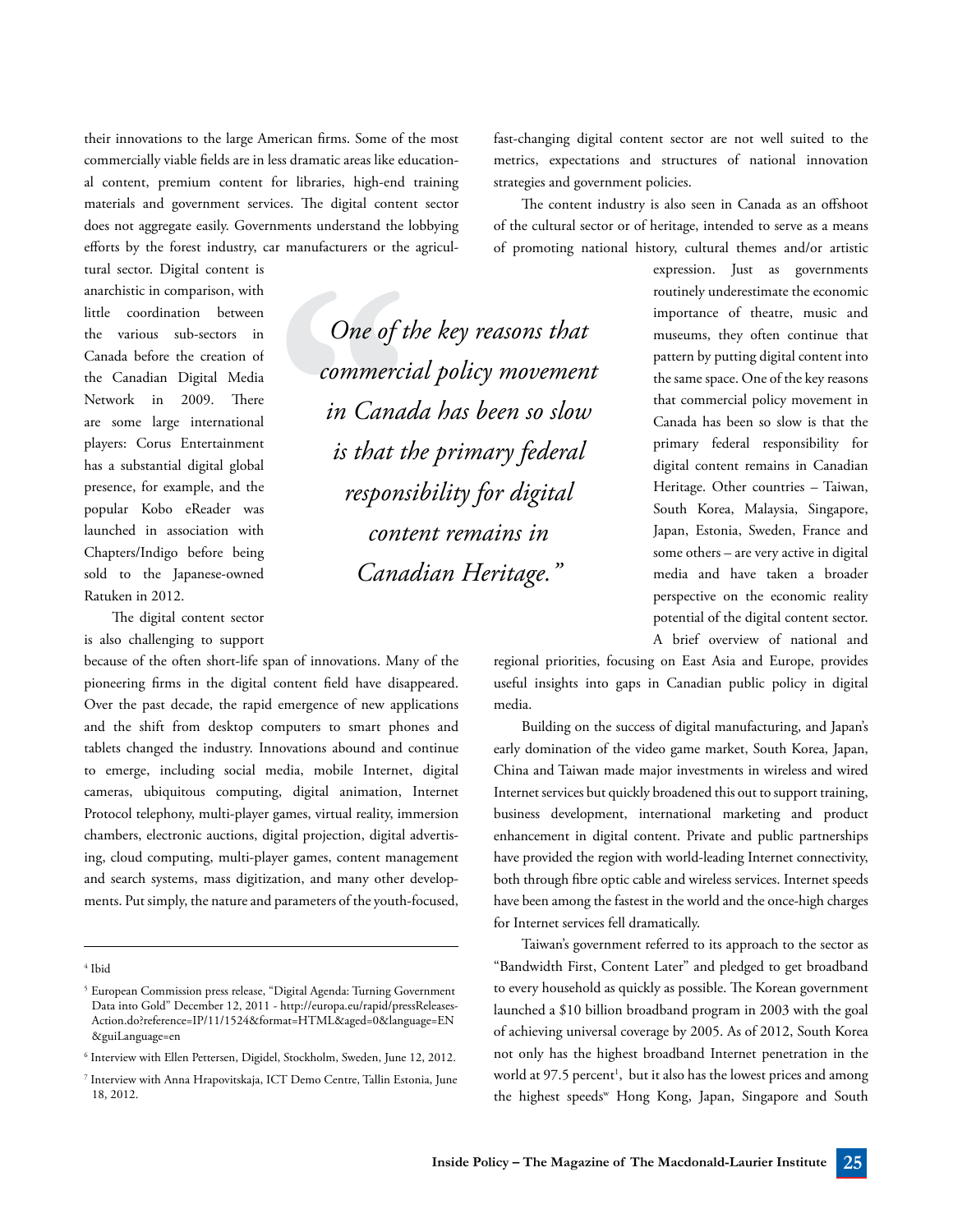Korea are all among the top six countries in the world in terms of download speeds. Canada's Internet infrastructure, particularly, in northern and rural areas, is seriously deficient, slow and very expensive by global standards.

A central agency to coordinate the development of the digital content sector has been a successful approach for some countries.

*The EU estimates that the* 

*benefits of releasing public sector* 

*information and allowing it to* 

*be reused could bring in as much* 

*as €40 billion annually to the* 

*European economy."* 

Taiwan, for example, established the Institute for Information Industry (Triple I) to encourage university-business collaboration, talent cultivation and market promotion and launches very aggressive e-economy strategies. Korea created a similar body in 2009 – the Korea Creative Content Agency combined five existing organizations into a single, influential entity charged with expanding the national presence in digital content.

The creation of flagship

facilities – high profile digital content showcases – is a way to draw attention to the digital media field and highlight its increasing economic importance. In South Korea, the development of Songdo inside the Incheon Free Economic Zone is designed as a demonstration project for all manner of digital content and connectivity initiatives. The U-City (the "U" symbolizing ubiquitous computing) model illustrates how work, personal life, government and recreation can be bundled through digital technology, providing residents and visitors alike with a window on the digital future. Also in Korea, Seoul's Digital Media City, planned and funded by the Seoul City government, represents perhaps the largest digital content investment in Asia, if not the world, promising a complex of some 800 companies and over 60,000 employees, hoping to move beyond a demonstration centre to become an Asian hub for digital content creation and commercialization.

Hong Kong has followed suit, investing in a \$2 billion CyberPort, a collaborative centre that brings together training, research and commercialization, focusing on digital content. Singapore built an impressive Interactive Digital Media Centre, with specialized facilities for simulations and 3D visualization. China, for its part, has committed to the development of digital animation, opening a string of animation parks across the country, each focused on the development of digital content businesses.

Canada lacks a comparable major investment in a flagship digital media centre, one that provides a new model of training, applied research and commercialization and that provides an entry point for Canadian content providers to the global digital economy. Canada's commitments to date – the most extensive being investments in the digital media campuses of the Universi-

> ty of Waterloo in Stratford, the Ontario College of Art and Design University in Toronto and the Great Northern Way digital complex in Vancouver – pale in comparison to the scale of the investments in other countries.

> The European Union's Europeana project is an ambitious digital content project, designed to give digitized access to Europe's entire cultural heritage by 2025. By 2012, Europeana had 23 million digitized items and it aims to have 30 million by 20153 . The Europeana Foundation works with a network

of museums, archives and libraries, assisted by Europe's leading universities. Europeana wants to "facilitate knowledge transfer, innovation and advocacy in the cultural heritage sector, distribute their heritage to users wherever they are, whenever they want it, engage users in new ways of participating in their cultural heritage".4 The European Commission is now deliberating on ways to encourage the reuse of the material it has gathered, including for business purposes. One of its attempts to do so is through what it calls Hacker Funds. Young people are invited to develop applications for the use of digital cultural materials. There is some money attached to the award but the main prize is public recognition through the annual Digital Assembly in Brussels each June.

Most of Canada's historical and contemporary material is available only in traditional formats. This country needs to launch a catch-up project, designed to digitize Canadian heritage materials (books, magazines, archival materials, government reports, films, music, paintings, television programs, etc.). Tom Jenkins, Executive Chairman of the Board and Chief Strategy Officer for Open Text, and Dr. Ian Wilson, former Librarian and Archivist of Canada, led a promising initiative to digitize Canadian content. Even they failed to convince the Government of Canada to make a financial commitment to the area.

Opening up government data to the public in hopes that